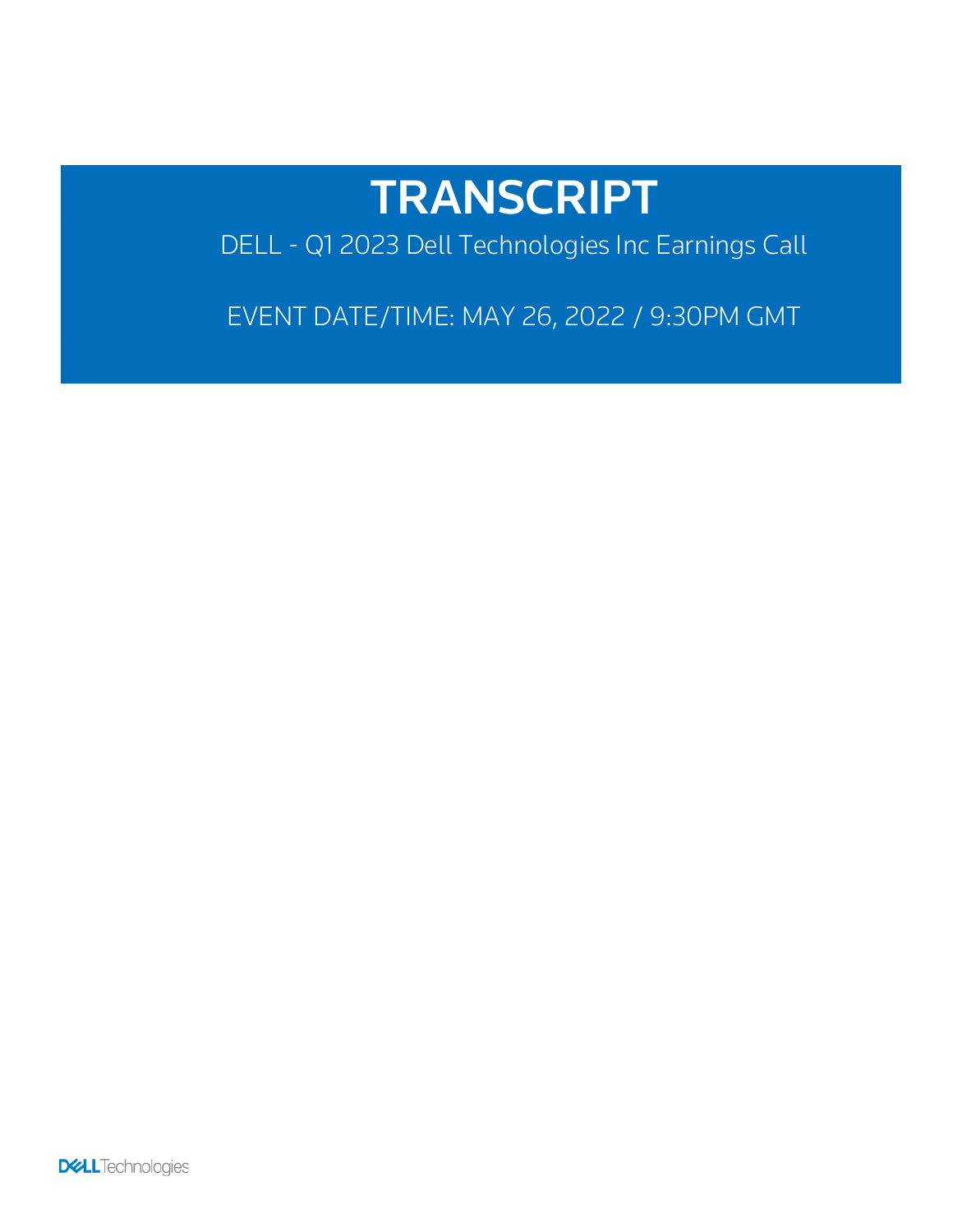## CORPORATE PARTICIPANTS

Chuck Whitten Dell Technologies Inc. - Co-COO Jeffrey W. Clarke Dell Technologies Inc. - Co-COO & Vice Chairman Robert L. Williams Dell Technologies Inc. - SVP of IR Thomas W. Sweet Dell Technologies Inc. - Executive VP & CFO Tyler W. Johnson Dell Technologies Inc. - Senior VP & Treasurer

# CONFERENCE CALL PARTICIPANTS

A.M. Sacconaghi Sanford C. Bernstein & Co., LLC., Research Division - Senior Analyst Aaron Christopher Rakers Wells Fargo Securities, LLC, Research Division - MD of IT Hardware & Networking Equipment and Senior Equity Analyst Amit Jawaharlaz Daryanani Evercore ISI Institutional Equities, Research Division - Senior MD & Fundamental Research Analyst David Vogt UBS Investment Bank, Research Division - Analyst James Dickey Suva Citigroup Inc., Research Division - MD & Research Analyst Krish Sankar Cowen and Company, LLC, Research Division - MD & Senior Research Analyst Roderick B. Hall Goldman Sachs Group, Inc., Research Division - MD Ruplu Bhattacharya BofA Securities, Research Division - Director & Research Analyst Samik Chatterjee JPMorgan Chase & Co, Research Division - Analyst Shek Ming Ho Deutsche Bank AG, Research Division - Director & Senior Analyst Simon Matthew Leopold Raymond James & Associates, Inc., Research Division - Research Analyst Steven Bryant Fox Fox Advisors LLC - Founder & CEO

# PRESENTATION

#### **Operator**

Good afternoon, and welcome to the Fiscal year 2023 First Quarter Financial Results Conference Call for Dell Technologies Incorporated. I'd like to inform all participants this call is being recorded at the request of Dell Technologies. This broadcast is the copyrighted property of Dell Technologies Incorporated. Any rebroadcast of this information in whole or part without the prior written permission of Dell Technologies is prohibited. (Operator Instructions)

I'd like to turn the call over to Rob Williams, Head of Investor Relations. Mr. Williams, you may begin.

#### Robert L. Williams - Dell Technologies Inc. - SVP of IR

Thanks, Jermiria. And thanks, everyone, for joining us. With me today are Jeff Clarke, Chuck Whitten, Tom Sweet and Tyler Johnson.

Our earnings materials are available on our IR website. And I encourage you to review these presentation materials, which include rich content to complement our discussion this afternoon. Guidance will also be covered on today's call.

During this call, unless otherwise indicated, all references to financial measures refer to non-GAAP financial measures, which include non-GAAP revenue gross margin, operating expenses, operating income, netincome, earnings pershare and adjusted free cash flow. A reconciliation of these measures to the most directly comparable GAAP measures can be found in our web deck and press release.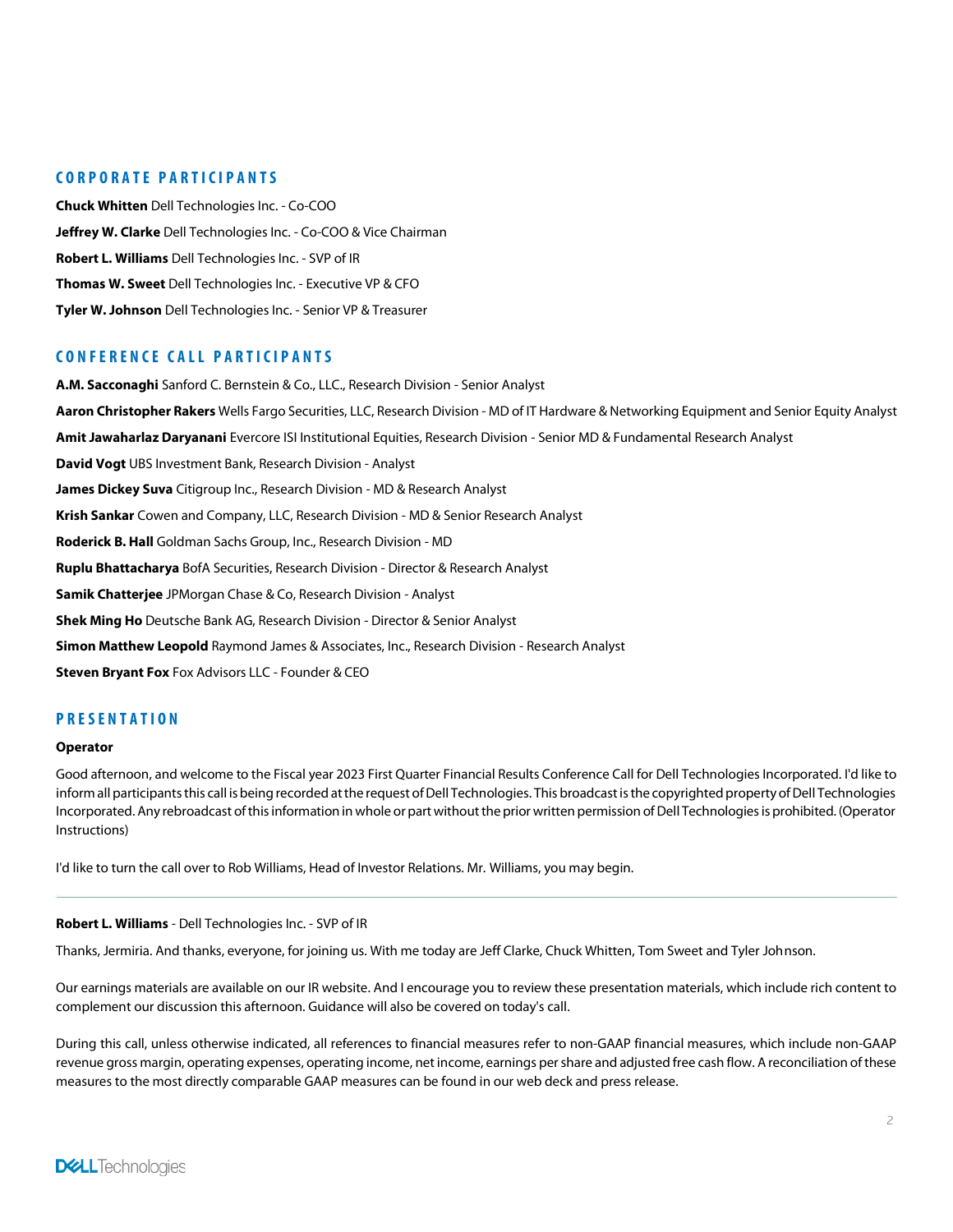Growth percentages refer to year-over-year change unless otherwise noted. Statements made during this call that relate to future results and events are forward-looking statements based on current expectations. Actual results and events could differ materially from those projected due to a number ofrisks and uncertainties, which are discussed in our web deck and SEC filings. We assume no obligation to update ourforward-looking statements.

During the call today, Jeff will recap Q1 and innovation highlights from Dell Technologies World, along with the current demand and supply chain environments. Chuck will cover detailedQ1 CSG and ISG operating performance. And Tom will cover our Q1 financial results, capital allocation and guidance.

Now I'll turn it over to Jeff.

# Jeffrey W. Clarke - Dell Technologies Inc. - Co-COO & Vice Chairman

Hello, everybody. Thanks for joining us. Following a record FY '22, we continue to execute quite well in a complex macro environment. We are focused on our long-term strategy while continuing to innovate, enhancing existing solutions and creating new ones for our customers.

For Q1, we delivered record revenue of \$26.1 billion, up 16%, with strong, balanced growth across CSG and ISG. We also improved our profitability in the quarter, and we will continue to focus on disciplined cost management. As a result, diluted EPS was \$1.84, a record, up 36%. Over the last 12 months, we have generated \$5.8 billion of cash flow from operations. We are grateful to succeed alongside our customers.

At Dell Technologies World, customers like CVS Health, USAA, General Motors and Boeing talked about reinventing their processes and their industries while unleashing innovation productivity and sustainability with Dell as a key technology partner.

We highlighted ourrole in the multi-cloud future, announcing a steady stream of innovation that places us atthe center of our customers' multi-cloud world. Specifically, we made a series of announcements that demonstrate the work we are doing to build a multi-cloud ecosystem that includes all major public clouds. We shared Project Alpine, which brings enterprise-class data services into the public cloud for cloud bursting, test and development, cloud-based analytics, data and container mobility. We are also unlocking the power of data through our partnershipwith Snowflake, the first of its kind that provides direct access to Dell object storage on-prem, and we are including cybersecurity throughout.

In addition, we also announced over 500 software enhancements to our industry-leading storage portfolio. For PowerMax, the world's most secure, mission-critical storage, we introduced a new intelligent NVMe multi-node, scaled out architecture with isolated cyber-vaults, 65 million immutable snapshots in the industry's first data compression for mainframes.

For PowerStore, we added ease and integration, significantly boosted mixed workload performance deepened VMware integration and added native metro sync replication. And with PowerFlex, we have the only software-defined infrastructure that scales almost limitlessly, for compute and storage while supporting bare metal, all hypervisors and file and block storage services on a single platform with increased cyber resiliency and multi-cloud extensions.

These software-driven innovations enable a continuously modern storage experience with highly-adaptable storage architectures, comprehensive cyber resiliency and multi-cloud ecosystem flexibility.

And lastly, we announced a range of APEX offers that further expand our subscription and as-a-service capabilities. To date, the transition towards multi-cloud and a highly-distributed architecture is playing out much like we thought. It's clear our strategy is resonating across our customers and partner ecosystem.

Turning to the supply chain. We experienced a wide range of semiconductor shortages that impacted CSG and ISG in Q1. In addition, the COVID lockdowns in China caused temporary supply chain interruptions in the quarter. As a result, backlog levels were elevated across CSG and ISG exiting the quarter.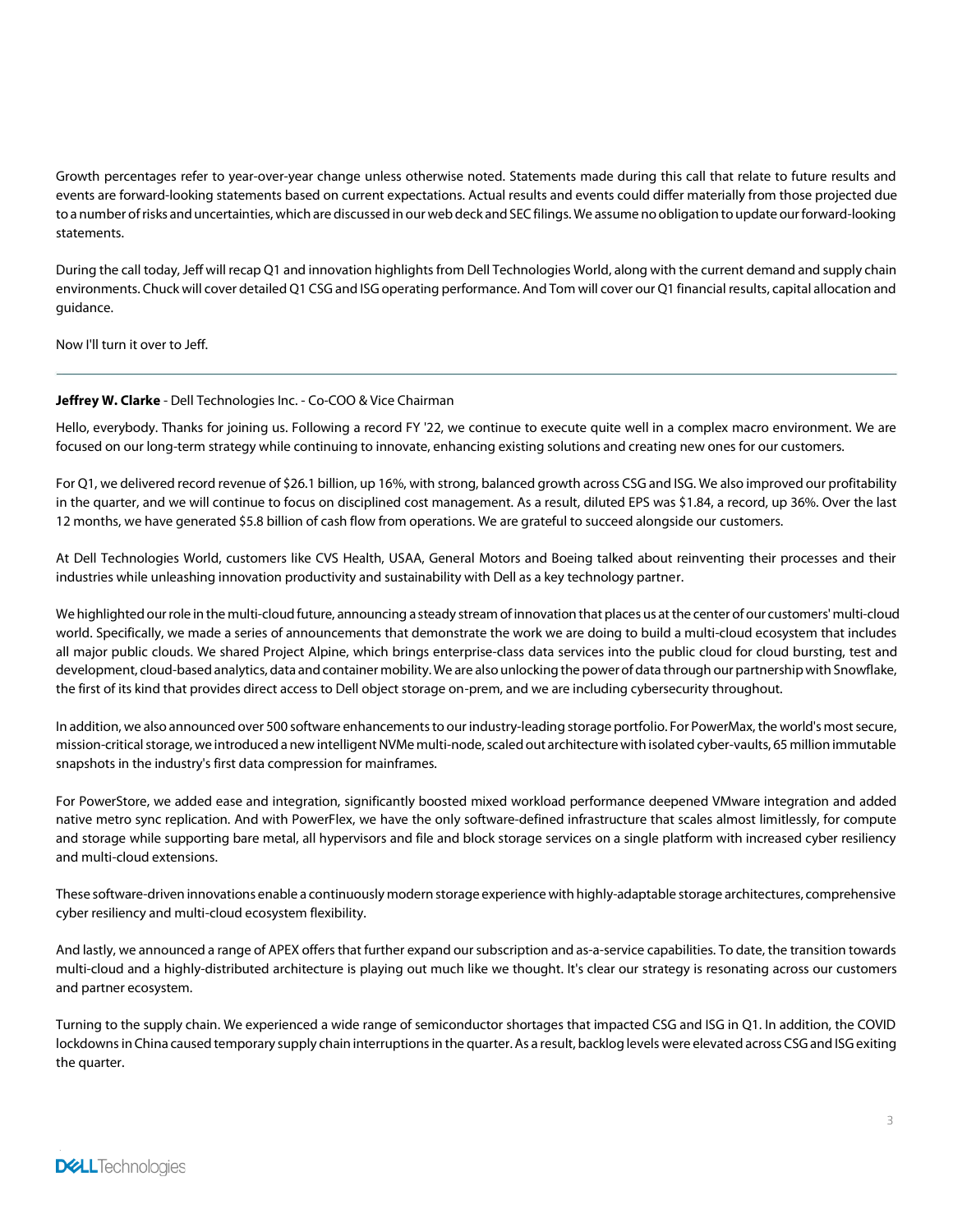We expect backlog to remain elevated through at least Q2 due to current demand and industry-wide supply chain challenges. Q1 component costs were deflationary across key commodities, but logistics spend remained elevated due to higher rates and a mix of expedited parts.

Turning to Q2. We expect component cost to turn inflationary and logistics costs remain at elevated levels. That all said, Dell Technologies is well positioned to navigate these supply chain challenges just as we have over the past 3-plus years.

The big picture. As we previously noted, we are seeing a shift in spend from consumer and PCs to data center infrastructure. IT demand is currently healthy. However, there are a number of uncertainties out in the broader macro that we continue to monitor: geopolitical issues, inflation, ongoing supply chain challenges, chip constraints and COVID shutdowns.

What we've shown over the years is that regardless of the environment, we are agile and built to outperform. We are able to quickly lean into opportunities and focus on what we can control, executing our strategy for growth, innovating for our customers, motivating our teams, building better communities and delivering for our stakeholders.

And with that, I'd like to turn it over to Chuck for a deeper dive into our segment results.

# Chuck Whitten - Dell Technologies Inc. - Co-COO

Thanks, Jeff. Great to be here with all of you and excited to share the details of our Q1 business unit performance.

Starting with ISG, we delivered another record Q1 with 16% growth and \$9.3 billion of revenue. It's our fifth consecutive quarter of growth as widespread digital transformation continues to support growth and infrastructure spend.

ISG profitability was up with operating income growing 39% and operating margins expanding 200 basis points to 11.7%. Servers and networking revenue grew 22%, and storage revenue grew 9% as 4 consecutive quarters of demand growth has now made its way into the P&L. We were particularly pleased with the breadth of strength in storage. In Q1, we saw storage demand growth across our portfolio, including data protection, HCI, unstructured, entry, high end and PowerStore, our marquee mid-range solution and still the fastest-growing storage architecture in company history.

Turning to Client Solutions. CSG also delivered a record Q1 with revenue of \$15.6 billion, up 17% on top of a strong prior year comp of 20% growth. This was outstanding absolute and relative performance. We gained 190 basis points of PC unit share in calendar Q1 based on IDC results, the most among the top 4 industry vendors.

We have now gained unit share in 33 of the last 37 quarters. But as we've highlighted, not all PC units are created equal. Our focus on the commercial segment paid off in Q1 as commercial demand was solid and we saw softness in Consumer and Chrome as expected.

Commercial CSGrevenue grew 22%, while Consumer grew 3%. We also saw continued strength in software and peripherals as customers continue to seek exceptional PC experiences in the "do anything from anywhere" world. Our market-leading display business, for example, grew 20% and gained 370 basis points in calendar Q1 according to preliminary IDC data.

The net of strong commercial performance, peripheral growth and disciplined cost management with strong profitability. The business delivered an op inc margin of 7.2%, and we have delivered roughly \$1 billion of op inc or better over the last 7 quarters.

Looking ahead, we are seeing a rotation in IT spending from CSG to ISG. Despite economic uncertainty, digital transformation and automation efforts are being used to solve the pressing challenges at the moment astechnology and businessstrategies emerge, benefiting our infrastructure business. We expect ISG growth for the full fiscal year.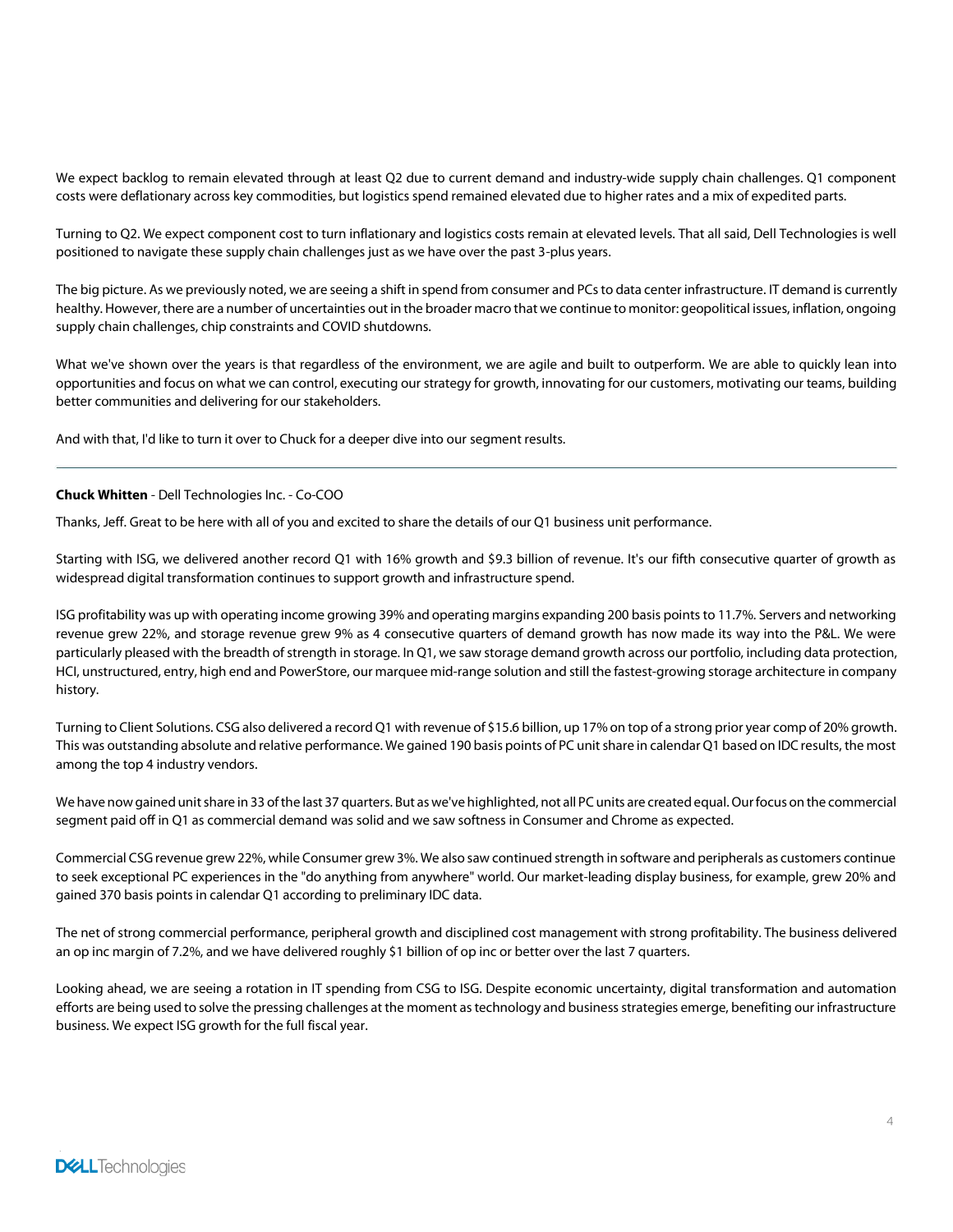And PCs are now a C-suite issue. In the world of hybrid work and in a fiercely competitive talent market, the PC is the gateway to the employee experience and a visible symbol of a company's commitment to technology. We do, however, expect CSG growth to moderate over the course of the year as the Consumer portion of the market slows.

Q1 is proof ofthe benefits of having a strong geographically and sector diverse business covering the end-user to the edge, to the core data center, to the cloud. We are central to our customers' technology agendas, creating predictability, durability and flexibility in our business to pursue growth wherever it materializes in the IT market.

As Jeff stated, there is some macro uncertainty right now. but we have shown time and time again the ability to navigate any market environment by focusing on our customers, our employees, our long-term strategy and our stakeholders.

With that, let me turn it over to Tom.

## Thomas W. Sweet - Dell Technologies Inc. - Executive VP & CFO

Thanks, Chuck. As Jeff highlighted earlier, we delivered record Q1 revenue of \$26.1 billion, up 16%, driven by strong growth in both CSG and ISG. We have previously highlighted that we thought fiscal year '23 would see a more robust infrastructure investment cycle while PC growth would shift back towards historical patterns. To date, this appears to be how fiscal year '23 is shaping.

Gross margin was \$5.9 billion, up 9% at 22.7% of revenue. Gross margin as a percentage of revenue was 150 basis points lower, primarily due to increased component and logistics cost. However, it was up 190 basis points sequentially due to improvement in both CSG and ISG gross margin percentages as more of our prior pricing actions took effect. We also saw a richer PC and server configurations and stronger storage performance in the quarter.

Operating expense was \$3.8 billion, up 3% at 14.5% of revenue as a result of investments in our team members and targeted investments in our growth areas, including capabilitiesto support our evolving business model. We will balance these investments with prudent cost discipline given the uncertainties in the current environment.

Operating income was a Q1 record of \$2.1 billion, up 21% at 8.2% of revenue. Net income was \$1.4 billion, up 36%, primarily driven by growth in operating income and a decline in interest expense due to our lower debt balances. Our tax rate was 19.3%.

Fully diluted earnings pershare was \$1.84, up 36% with diluted share count decreasing sequentially to 780 million shares as a result of repurchases.

Our recurring revenue was approximately \$5.3 billion a quarter, up 15%. Our remaining performance obligations, or RPO, is approximately \$42 billion, up 14% and includes deferred revenue plus committed contract value not included in deferred revenue.

Dell Financial Services originations were \$2.1 billion, up 9% and DFS ended the quarter with \$13.2 billion in total managed assets.

Turning to our cash flow and balance sheet. Our use of cash from operations was \$300 million in Q1, primarily driven by our annual bonus payout and seasonal revenue decline. As a reminder, Q1 is often a use of cash given the seasonality in our business and the timing of our annual incentive compensation payments.

The team did a nice job on working capital management in the quarter, minimizing the increase in inventory due to supply chain challenges and reducing receivables. Our core debt balance is \$16.5 billion, and we ended the quarter with \$8.5 billion in cash and investments, down \$2.8 billion sequentially principally due to seasonally low free cash flow and \$1.75 billion in shareholder capital returns.

We repurchased 28.8 million shares of stock in Q1 for \$1.5 billion and issued \$250 million in dividends. Going forward, we will continue our balanced capital allocation approach, repurchasing shares programmatically to manage dilution while maintaining flexibility to be opportunistic like we were in Q1.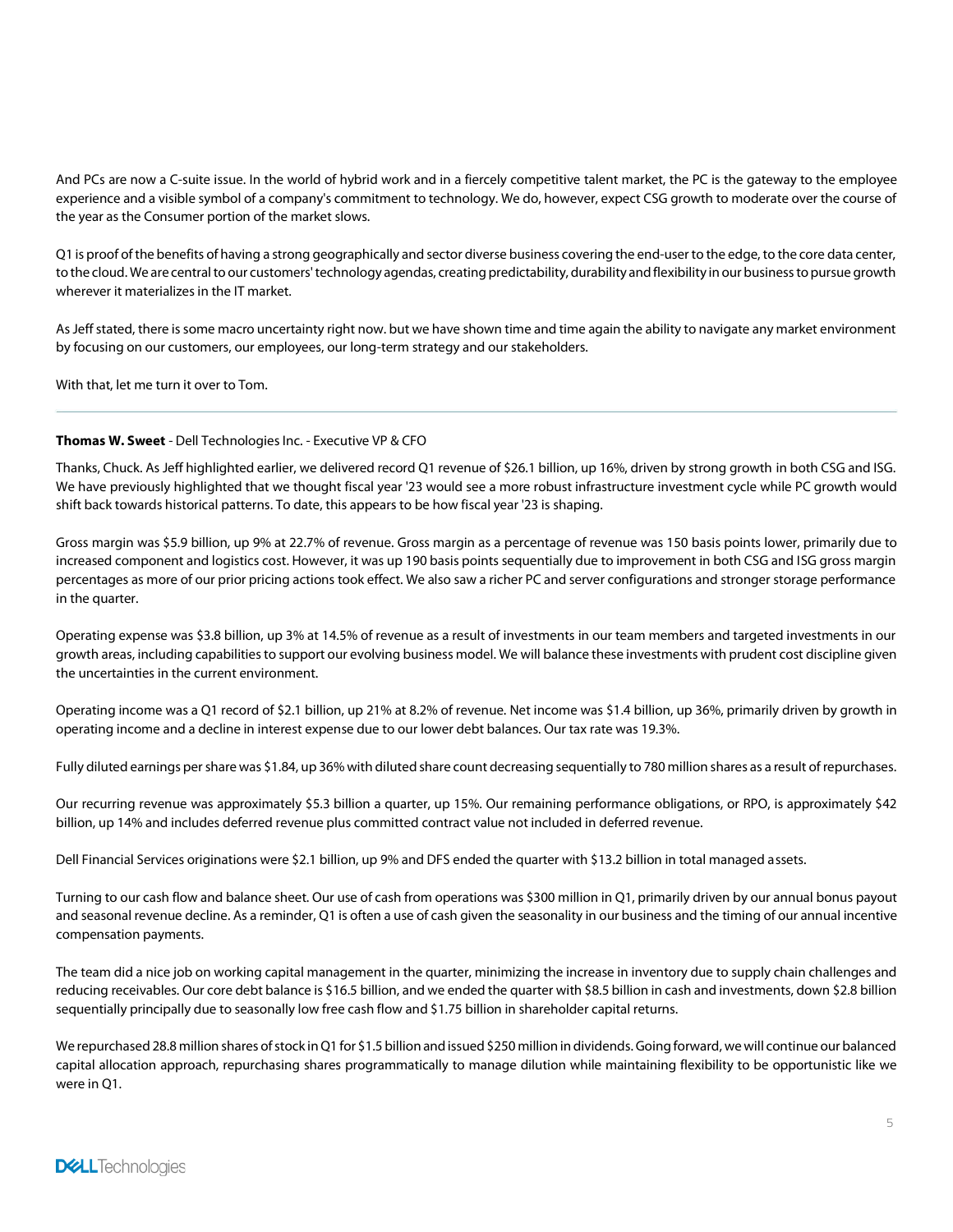Turning to Q2 and fiscal year '23. Digital transformation is a top priority for our customers, and it's fueling our growth as our customers look for a partner in their multi-cloud journey. Global IT spend is projected in the mid-single digits. And with what we see today, the current demand environment supports this. Against that backdrop, we expect Q2 revenue between \$26.1 billion and \$27.1 billion, up 10% at the midpoint with both CSG and ISG growing. We expect foreign currency to be a headwind for both Q2 and for the full year.

We do expect gross margin rates to decrease sequentially as CSG mix increases and we managed through inflation and currency dynamics with an elevated backlog. OpEx will remain roughly flat to Q1 as a percentage of revenue. For our non-GAAP tax rate, you should assume 20%, plus or minus 100 basis points. We expect diluted share count to be roughly 760 million to 765 million shares. Netting this out, we expect diluted earnings per share of \$1 to \$1.15 and non-GAAP diluted earnings per share in the range of \$1.55 to \$1.70, up 10% at the midpoint.

As you know, we are coming off a record fiscal year '22 and a good start to fiscal year '23. Last quarter, we talked about our long-term value creation framework of 3% to 4% of revenue growth and EPS growth of 6% or better as a starting point for the year.

As we look at the balance of fiscal year '23, we're watching a few macroeconomic dynamics, including the geopolitical environment, inflation, interest rates, slowing economic growth, currency and continued COVID impacts disrupting supply chains and business activity. While we believe these macro dynamics will have some impact on overall IT investment spending, with what we know today, our updated framework has revenue growth of approximately 6% with both CSG and ISG growing for the year and earnings per share growth faster than revenue in the range of 12% or better.

In closing, we delivered a strongquarter with recordQ1 revenue, operating income and dilutedearnings pershare. We remain focused on executing our strategy to consolidate and modernize our core and build new growth engines that enable our customers' multi-cloud future while delivering revenue and EPS growth with strong free cash flow to our shareholders over time.

Now I'll turn it back to Rob to begin Q&A.

# Robert L. Williams - Dell Technologies Inc. - SVP of IR

Thanks, Tom. Let's get to Q&A. (Operator Instructions) Jermiria, can you please introduce the first question?

# **QUESTIONS AND ANSWERS**

# **Operator**

We will take our first question from Krish Sankar with Cowen and Company.

# Krish Sankar - Cowen and Company, LLC, Research Division - MD & Senior Research Analyst

I just had a clarification not the question. Just want to make sure you said a FY '23 revenue growth of 6% and EPS, 12-plus percent. And then the question is either for Jeff or Chuck, the CSG slowing makes sense due to the consumer and you said you're monitoring macro data points, but you're confident on the strength in ISG, especially at the time when tech companies are slowing hiring. I'm kind of curious, when you talk to your customers, your CEOs and CIOs, what gives us confidence in continuing this IT spending into the back half? Or is this more a soft spending target that could change as the macro type?

# Thomas W. Sweet - Dell Technologies Inc. - Executive VP & CFO

Krish, it's Tom. Let me -- I will confirm that I did say for fiscal year '23 revenue growth approximately 6%, and then the EPS growth of 12% or better. So yes, you heard that properly. Jeff, Chuck, I don't -- Jeff, do you want to jump in on the ISG question?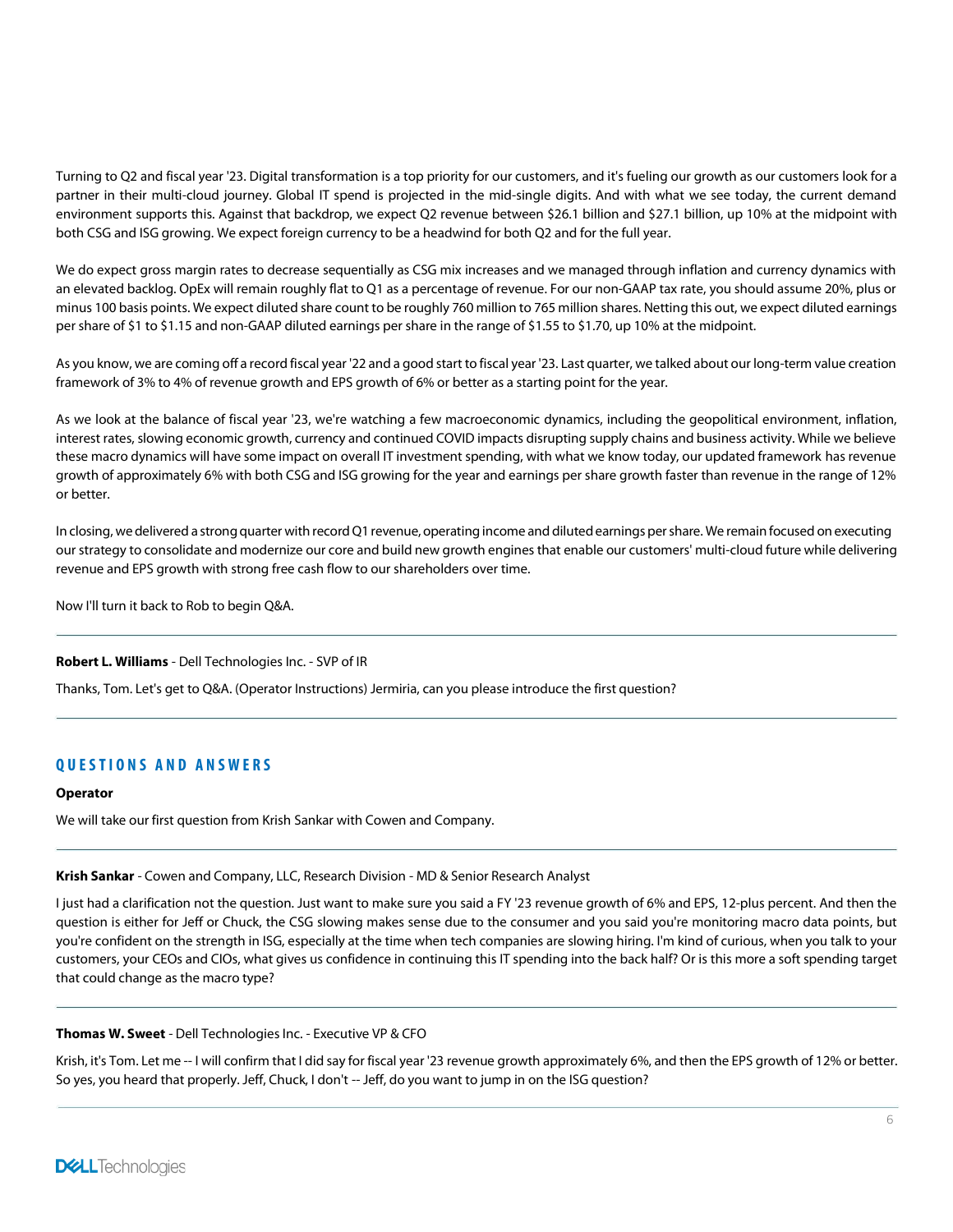#### Jeffrey W. Clarke - Dell Technologies Inc. - Co-COO & Vice Chairman

Sure. The macro question was kind of CSG making sense slowing down and then the implications to ISG. Maybe break those down as we think about those particular businesses. In CSG, we -- Ithink we've called out before that we thought heading into this year that we would see the growth rate in CSG temper, and what we thought is indeed happening.

And it's happening in the areas that we happen to be less -- we participate less in, most notably Chrome, which is down significantly; and the low-end and mid-range price bands and Consumer, which are down. But what we see today, we see good growth in Commercial or enterprise PCs, whatever you prefer to call them. We continue to see that as we look forward. But it is a much lower growth rate than last year. There's no question.

I don't know what else to add to that. There's categories we would tell you. Why would that be the case? Well, we certainly have people going back to the office. We have this notion of a hybrid worker requiring a more capable and powerful machine. We have still a number of folks that are working in this hybrid market that need more mobility, i.e., more notebooks.

We would tell you that not all PCs are created equal, meaning that the commercial and enterprise generally have higher ASPs, richer content and configuration, greater opportunity to attach things. That's what drives our business.

And then if we flip it over to the ISG side, look, I'd be remiss if I didn't call out. We just posted 22% growth in servers and 9% growth in storage. That's the sixth consecutive quarter of server growth and the fourth consecutive quarter of orders growth for storage, the first P&L that we've been indicating. We thought it would flip, and we saw that flip in our P&L. For P&L growth of 9% in storage after 4 quarters of orders growth.

What's fueling that? Continued digital transformation. The fact that in this data economy and data world, you need more compute assets and storage assets to be able to accelerate that digital transformation. We continue to see that. Certainly, the demand environment we see today indicates that continues. I hope that helped, Krish.

#### **Operator**

We'll take our next question from Aaron Rakers with Wells Fargo.

Aaron Christopher Rakers - Wells Fargo Securities, LLC, Research Division - MD of IT Hardware & Networking Equipment and Senior Equity Analyst

Congratulations on the really solid results and guide. I guess what really stands out to me is the growth that you're seeing in servers. And especially given some of the recent concerns that we've heard from, I think, one of your peers actually this morning talking about supply chain constraints. So I guess maybe you can help us appreciate what you're seeing, particularly around the server piece of the business. And how the company has managed kind of the pass-through? How much of the growth is driven by pricing versus maybe unit growth?

#### Jeffrey W. Clarke - Dell Technologies Inc. - Co-COO & Vice Chairman

Sure. Maybe Chuck and I will ham and egg thistogether. But if you take a look at that 22% server growth that I just alluded to and mentioned sixth consecutive quarter, if you look at where some of that growth is coming from, it's coming from content expansion. It's coming from ASP expansion. It's coming from mix ofthe portfolio, which are all good signs, one that we're penetrating deeperinto the enterprise. We're taking on more high-value workloads, our GP, GPU or AI accelerator of growth rate was very strong in the quarter, and that's continued to bolster the performance of our server business. I think that leads to some of that. Chuck, anything to add?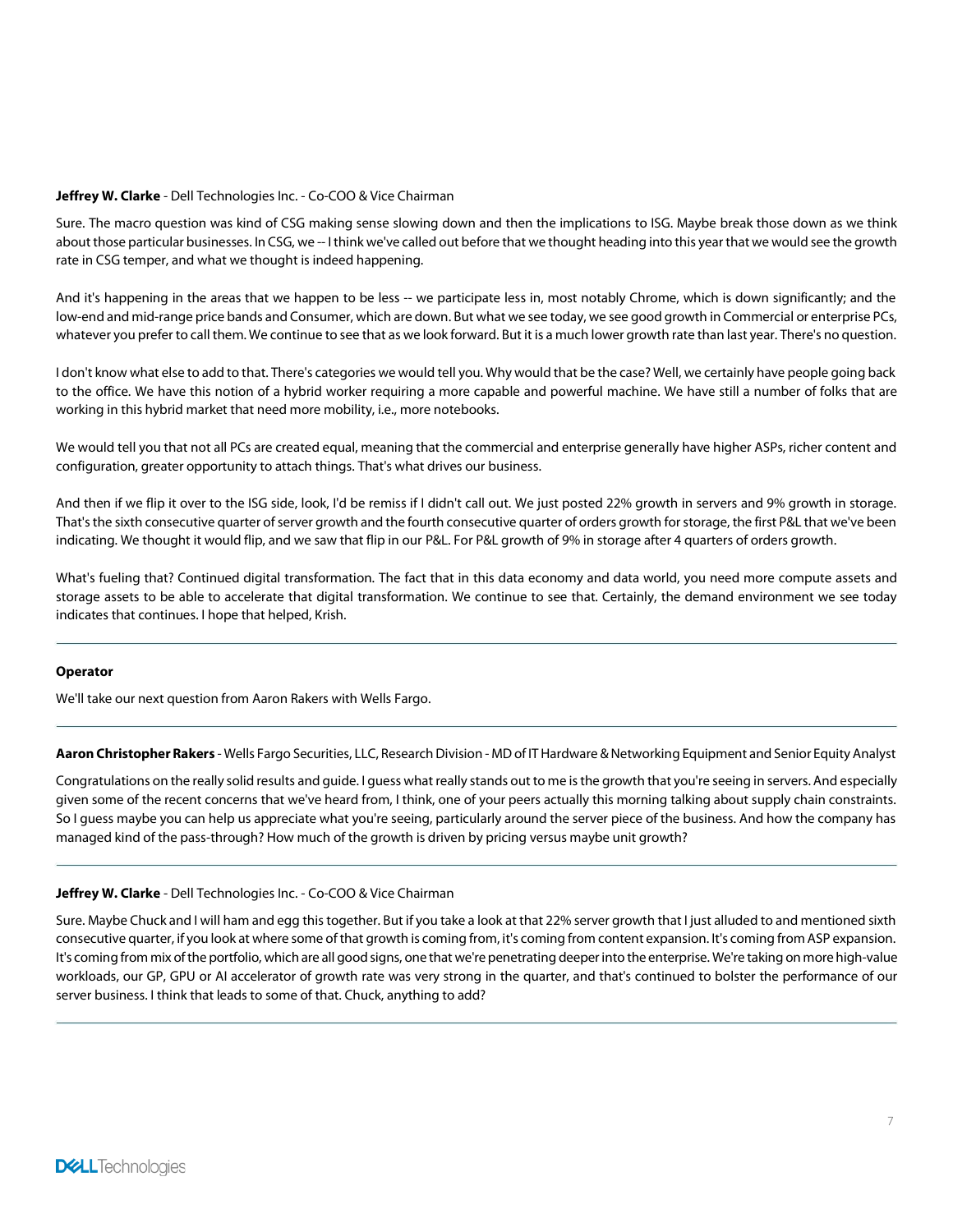#### Chuck Whitten - Dell Technologies Inc. - Co-COO

No. I mean, I think building off of the prior question, we just see continued strength in the infrastructure markets right now. We said it in our prepared remarks and you mentioned it in your first answer, Jeff.

There's a rotation right now of budgets from client to infrastructure, and that's across the board in our portfolio, whether it's our fifth consecutive overall growth in ISG, our sixth consecutive quarter of server P&L growth for this question, 9% storage revenue growth after 4 consecutive quarters of demand growth. And so despite the macro uncertainty that is out there right now, what we don't see is an immediate move to go after a reduction in IT budgets. I mean, right now, it is a very healthy infrastructure environment.

## Jeffrey W. Clarke - Dell Technologies Inc. - Co-COO & Vice Chairman

And I think maybe to put a bow on it, I think our supply chain team has done a very good job of positioning our company with the available parts that are out there, which there is a shortage of parts for servers, and we've been able to work our way through that and be able to deliver for our customers. Ultimately, that's the name of the game, and I think our supply chain continues to distinguish itself in being able to fulfill and meet the commitments we give to our customers.

#### **Operator**

We will take our next question from Samik Chatterjee with JPMorgan.

## Samik Chatterjee - JPMorgan Chase & Co, Research Division - Analyst

Congrats on the strong results here. I guess I just wanted to ask on the margin. You had very strong margins in both segments. As we sort of -- how should we think about sustainability of these margins? I know you pointed out the component costs going up, but I can also think about sort of pricing that property finds its way in a bigger magnitude through the P&L through the year. So maybe just help us through sort of thinking about sustainability of these margins on a segment basis. And what are the sort of different drivers to keep in mind here?

# Thomas W. Sweet - Dell Technologies Inc. - Executive VP & CFO

Samik, it's Tom. Let me sort of walk you through how we think about margin frameworks as we move forward. So we talked about -- obviously, we're very pleased with the margin performance in Q1, which -- when we talk -- if you recall back in the Q4 conversation we had at the end of February, we talked about the fact that we thought we would see margins move upward coming out of Q4. We did see that driven by, I think, the strong performance in the client business, particularly the commercial business, also the strong storage growth that we saw, a 9% revenue growth.

And the pricing actions that we had been talking about in commenting on the fact that those needed to work their way through the backlog started to manifest themselves in Q1, and so really pleased with the margin performance in Q1.

I think the dynamic as we look at Q2 is this, that we do expect that we are going to get a heavier mix of CSG in the second quarter. We are going to continue to work and fight through inflation, right? So we do expect higher overall input cost in Q2, which we'll have to price for. And you know that with an elevated backlog that, that will take some time to work its way through. And then as we also think about the FX environment that we're going to be in, where currency is going to be a headwind of somewhere between roughly 400 basis points for the quarter, so that's going to be something we're going to have to price for. But again, you don't get all of that pricing dynamic in the current quarter, and so the macro has some headwinds that we're going to have to continue to execute our way through.

I think at an individual business unit level, as we think about clients that -- we should see a bit more Commercial client in the quarter coming from the elevated backlog, but that's going to have some headwinds on cost as we talked about in pricing. And then the server storage mix, I think, is going to continue to be an interesting area.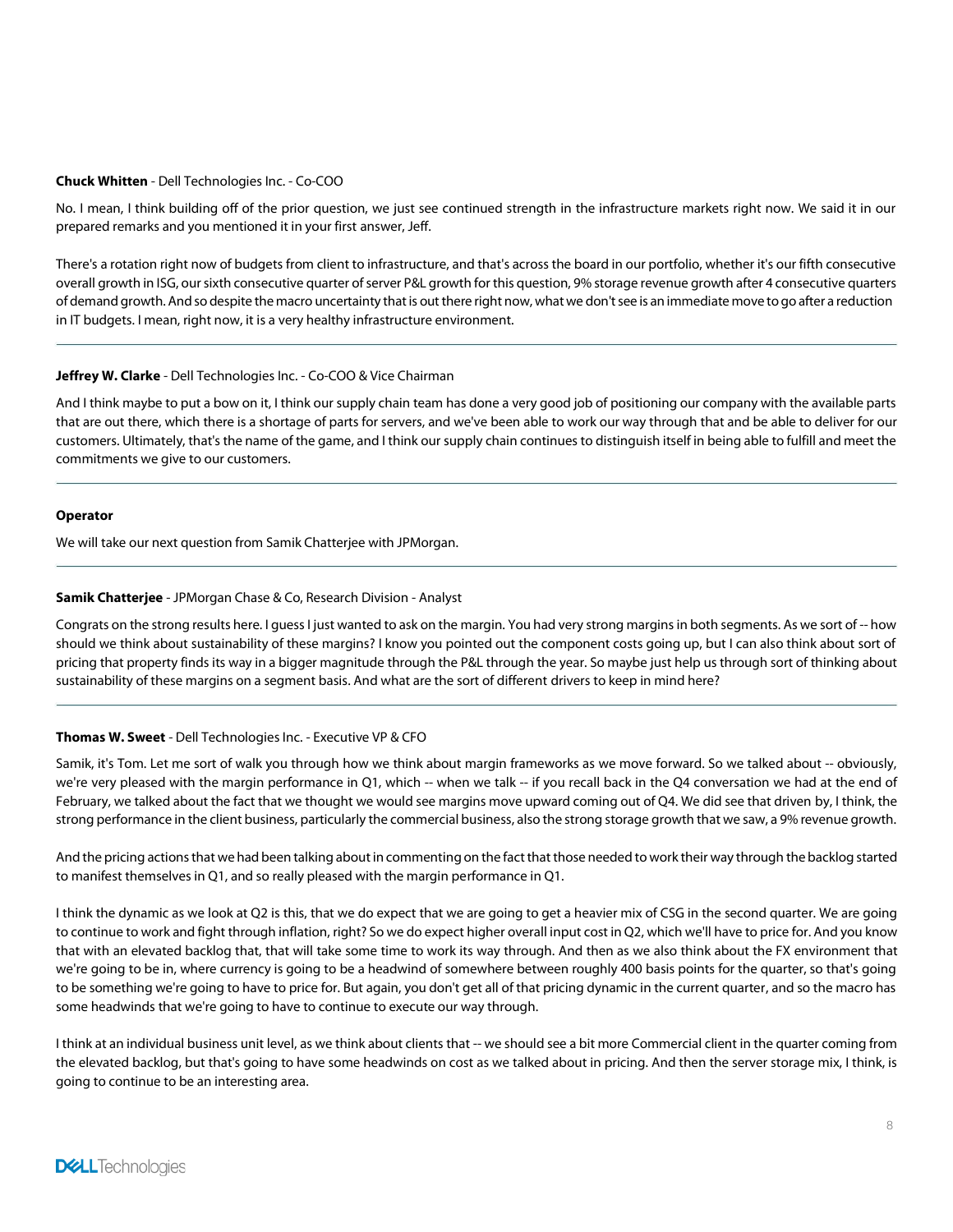We do expect elevated backlogs in Q2, so particularly in the ISG space. As Jeff mentioned, the server supply chain continues to be challenging, I'll say it like that, with shortages in [NICs] and power supplies and other components. And so that will be something we'll have to work our way through. We're cautiously optimistic about storage, but we had a very strong storage quarter, and we just got to go out and continue to execute it.

So overall, that's the dynamic that we're looking at as we think about Q2. You fast forward through the rest of the year, and I would tell you that we would expect -- if margins are dipping a bit in Q2, we expect them to be relatively flat in Q3 and come back a bit in Q4 as we think about how the mix of the business shifts towards an ISG mix at the end of the year given some of the seasonality of the business.

So that's a broad stroke at what margins look like from our perspective. But again, I would just tell you that, look, we're going to have to work our way through inflation for the year. We'll price it as appropriate. We'll have to watch the market positioning on pricing. And currency is going to be a headwind, roughly somewhere between 300 to 400 basis points for the year. So those are all some of the dynamics that we're working our way through.

## Operator

We'll take our next question from Sidney Ho with Deutsche Bank.

## Shek Ming Ho - Deutsche Bank AG, Research Division - Director & Senior Analyst

Congrats on the great quarter. I have a bigger quick -- bigger picture question on customer behavior. Well, there has been a lot of cross currents in terms of supply constrained environment but also in terms of macro uncertainties. Have you seen any change in customer order behavior in terms of volume and commitment because of supply constraints, but at the same time, may be shifting away from on-prem to the cloud? Then how do you manage those trends from supply chain and R&D or maybe? Just generally speaking OpEx perspective for the year.

# Chuck Whitten - Dell Technologies Inc. - Co-COO

Well, maybe I'll start and just say, look, the environment that we've been in, in the last 6 months, we have not seen a fundamental change in customer behavior in terms of order patterns. So despite long lead times, we haven't seen material differences in our cancellation rates, whether that's across our CSG business or our ISG business. And the long-term trend of where am I choosing to put a workload, per our conversations that we had at Dell Technologies World most recently is almost entirely with customers around the multi-cloud opportunities.

So while there are certainly workloads that continue to go to the public cloud, increasingly, the conversation that we have with customers is about operating in a multi-cloud environment. They see the right workload in the right place at the right cost is the objective of their environment. And so broadly, that's the trends that we're seeing in infrastructure.

In terms of how we manage it from a supply chain standpoint, obviously, I'll defer to Jeff on that portion.

# Jeffrey W. Clarke - Dell Technologies Inc. - Co-COO & Vice Chairman

Yes. Look, maybe a slightly different perspective. I think the order pattern has changed slightly but not in the way that you described. People are coming to Dell because there's confidence in our supply chain to deliver. If you think about our performance now 6 quarters in a row of server growth and the shortage of parts and servers as customers are working to build out on-prem, to build out their digital transformation, as Chuck said, build out their multi-cloud infrastructure and certainly our architecture and strategic drive to be at the center of that, customers continue to come to Dell because our commitment to delivery date is pretty darn high.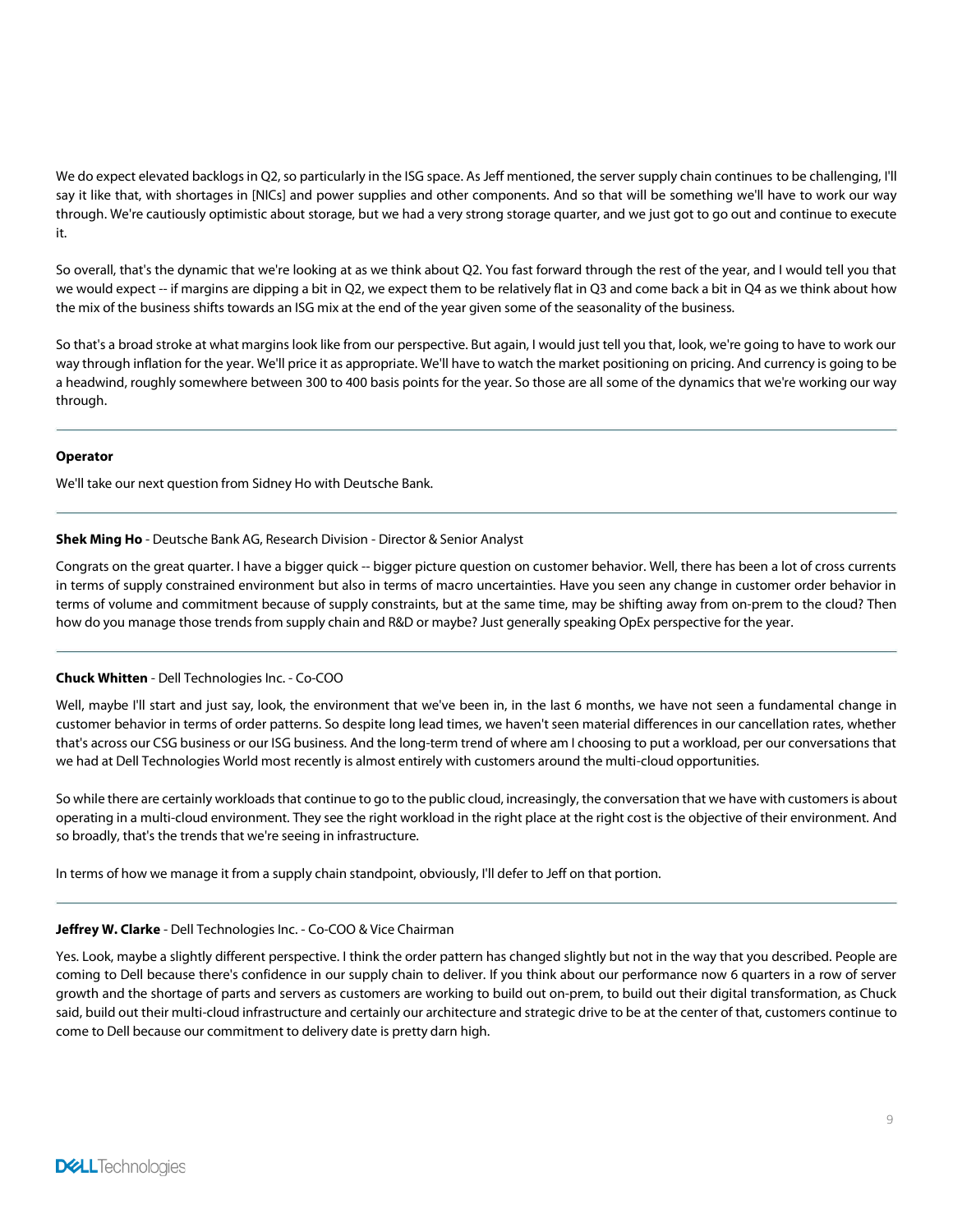As Chuck mentioned, our cancellation rates have not moved over a long period of time, which while we may not give the exact date they want because we have products on extended lead time, the date we give customers is the date the product shows up. And they can count on it, they can count out on their integration and deployment of technology and their build-out of their projects.

So probably not the answer you're looking for an order pattern, but I think it's a reinforcer of what's been happening in our business. And then we take that demand signal, which is the beauty of our direct model, and we act upon that in our supply chain. I think I've made mention in before this notion that we have digitized our supply chain where we have put together advanced planning and modeling techniques, data transparency and the ability to do predictive analytics and anticipate the needs of what we have.

And I think we respond faster and ask quicker than perhaps others, and that puts us in a better position to ensure we have the supply, what's available, for our customers. That's the linkage between -- and how our model works, it's very different than perhaps others is the connection between the demand signal, the supply signal and, quite frankly, what we design.

And that tightly coupled ecosystem is a differentiator for the Dell business model. And clearly, in these times, when they're stressed in the supply picture, we're able to use our early indication of what demand is, be able to schedule that, plan that in the supply chain. And then ultimately, if we have to pivot to requalify or add a different part in our designs, we're able to quickly do that.

## **Operator**

We'll take our next question from David Vogt with UBS.

## David Vogt - UBS Investment Bank, Research Division - Analyst

I have a clarification question and a bigger picture question. So clearly, 90 days ago, you guys were really optimistic about the outlook. A lot has changed since then, and it appears that you guys have handled sort of the disruptions in April better than most companies that we've talked to over the last couple of weeks. Can you kind of share with us kind of what you saw in April, kind of what set you apart, where the component issues were and how you guys navigated that better than most?

And then on a clarification issue, I think last quarter, you talked about a potential make-whole payment in the fiscal fourth quarter of \$150 million to \$200 million. Do you still expect that in the fourth quarter? And is that sort of factored into the guidance that's Tom gave for the full year?

#### Jeffrey W. Clarke - Dell Technologies Inc. - Co-COO & Vice Chairman

Sure. Maybe I step into the supply chain component of that. Look, it's very important for us I think we've consistently communicated this. We are encountering what everybody else is encountering in this industry. There is a wide-scale semiconductor shortage across a vast number of components. I think I rattled off all sorts of components on previous earnings calls, it's still the same.

The most stressed networks tend to be the trailing nodes, 40-nanometer, 55, 60 nanometer, the 8-inch network. What's increasingly interesting is now the new factories are being delayed in their deployment because they can't get the equipment needed. This cascades itself into categories of servers or automotive that's growing very fast. That's taking the very same components that we all need, which tend to be around the microcontrollers, the power subsystems, which are needed to build certainly the devices we have.

That's for everybody. We are encountering that. I think we've talked about our long-term relationships. I just mentioned in the previous answer our ability to plan and anticipate and do predictive modeling, and we act with speed. I think one of the things that separates our ability in the supply chain is to see this earlier and decide quicker and adapt and provide and overcome with what is thrown at us.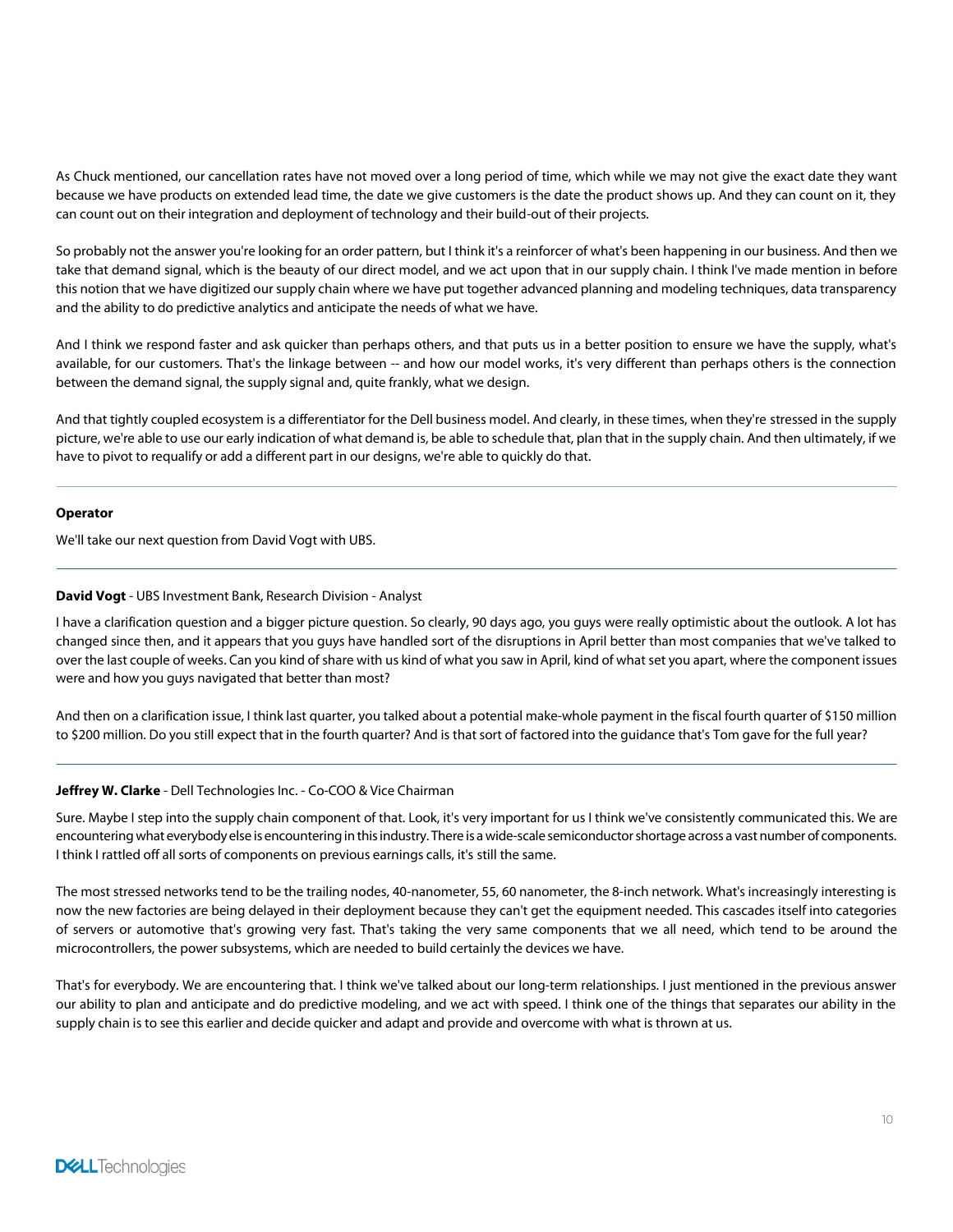In terms of what happened in April, we all read about lockdowns. By the way, they started in March, mid-March with Shenzhen. They can make their way into Shanghai with various stages of lockdown. We had our own challenges here in the state of Texas with some border crossing issues. So we continue to adapt and improvise along the journey. It's what we do.

Fortunately or unfortunately, depending on your perspective, we've had 3-plus years of practice atthis or getting good at our game. And our team is nimble. It's flexible. We're able to move material. We're able to use our vast network of 25 factories, 50 different fulfillment centers around the globe that allow us essentially to move any order to any factory to be able to build it.

Now we can't do that instantaneously overnight. You got to get material. You got to move orders. But our ability to use our global network and to see it, I think, quicker than others is why I think we're able to continually deliver. And again, I'd be remiss to say, I didn't do my job, but we built backlog. We did not build more than we sold.

# Chuck Whitten - Dell Technologies Inc. - Co-COO

I think you did your job really well, Jeff. I'd just also underscore per your last answer, it's also our business model integrated to that incredible supply chain performance. So our sales engine that's able to not just take that -- take a demand signal and feed it back to the supply chain but also shape to availability, which we've been doing for the last couple of years, and we certainly did since March. Our product teams that are designing modularity and being able to respond to the parts that are available. So we like to say it's not one thing, it's our integrated business model.

## Thomas W. Sweet - Dell Technologies Inc. - Executive VP & CFO

Let me take that, David. Let me just comment on the make-whole payment question that you put there at the end of that question. I think you're referring to -- we talked about last quarter the fact that as we thought about our capital allocation framework for the year and the fact that we might do some incremental debt pay down during the course of the year that if we were to do some of those -- some of that debt would have a make whole payment on it and sort of.

And so as we think about it now, we sort of have P&L for the year model at right around \$1.5 billion. So you think about Q1 at 3.48x, plus we've stuck in a \$100 million make-whole thought, if you will, into the ethanol for the year. We'll have to work -- as we go through the year, we will keep looking at does that makes sense to do and is that the right use of capital at the time. But -- so that's the context around that.

#### Operator

We'll take our next question from Simon Leopold with Raymond James.

#### Simon Matthew Leopold - Raymond James & Associates, Inc., Research Division - Research Analyst

This morning on the call Broadcom hosted, they talked about a strategy to take more ofthe VMware sales direct, a focus on the top 1,500 customers. Now you've got a meaningful chunk of VMware revenue that flows through your business. I just want to get a better understanding of how you see the potential for VMware being part of Broadcom affecting your top line, and I assume it doesn't do much to the bottom line, but just want to understand what you're expecting.

## Thomas W. Sweet - Dell Technologies Inc. - Executive VP & CFO

Simon, let me start with just saying, look, obviously, we're not part of the transaction between VMware and Broadcom if that is to come to fruition. We have a 20-year relationship with VMware. As you know, we -- with all of the work that's been done with them and the close collaboration over the last 5 years or so and the whole posture around, VMware is first and best as we lead.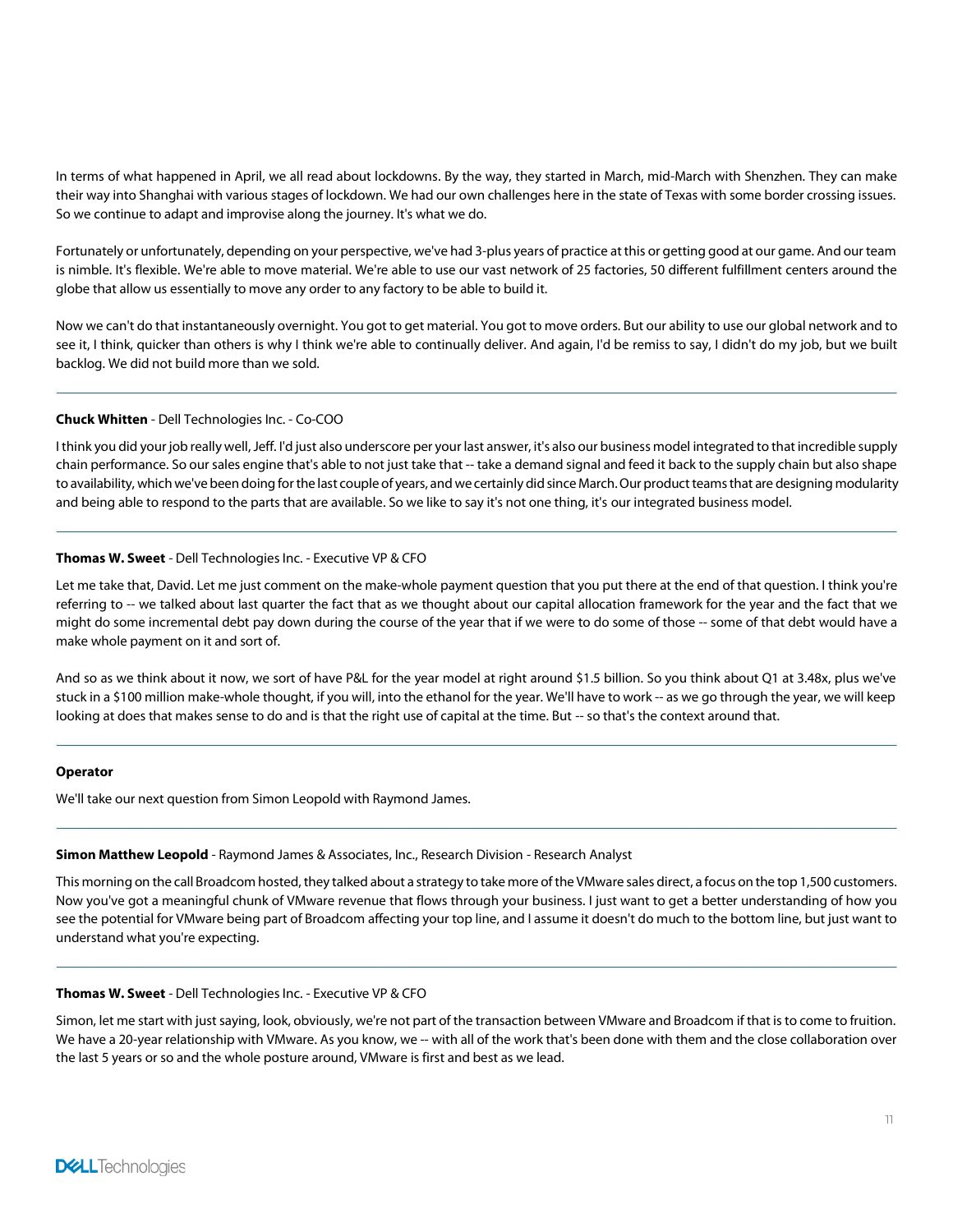Our expectation is that, that relationship continues. We have a commercial framework agreement that we negotiated with VMware as we did the spin at last year. And we would expect that those -- that continues. And the mutual benefit that we both received from the commercial framework -- they -- with the go-to-market reach we have in some of our technology and our benefit with some of their solution technology should continue. So that's our expectation as we look at it today.

#### **Operator**

We'll take our next question from Rod Hall with Goldman Sachs.

## Roderick B. Hall - Goldman Sachs Group, Inc., Research Division - MD

I just wanted to clarify that last response, Tom. So the commercial framework, the legal framework, does it have any kind of an M&A clause in it that would cause it to need to be renegotiated assuming the deal closes? And then I had a question on PCs as well.

# Thomas W. Sweet - Dell Technologies Inc. - Executive VP & CFO

I guess I would just tell you that I'm not going to get into all the commercial (inaudible) terms, but there is a change in control provision that allows that -- the commercial frameworks continues on with the change in control.

## Roderick B. Hall - Goldman Sachs Group, Inc., Research Division - MD

Okay, okay. And then on PCs, I just wanted to ask, it sounded like -- I'm not sure how to interpret your PC commentary in terms of comparison to last quarter. I mean it sounded a little bit more cautious to me, but commercial is still pretty good. Could you guys just maybe update us on what you're thinking on PC units? I know AMD has come out and talked about high single-digit unit declines now. Are you on board with that idea? Do you think units in the industry are flat? Just curious what you're kind of thinking about industry units here.

# Jeffrey W. Clarke - Dell Technologies Inc. - Co-COO & Vice Chairman

Sure. I mean I'll take this, and Chuck certainly can build upon this. Look, I think we continue to talk about a marketplace that was going to slow down. It is slowing down. We saw that in the IDC Q1 results, which remind you, I think we outperformed the market significantly in that calendar Q1 period.

Our own internal modeling, IDC just came out with a new set of projections last night. Our modeling is a little more positive than that or a little bigger than that, if you want to say. I'll be very specific with you. We have the market somewhere around 330 million units. We have Chrome falling fast. We have consumer in the high single digits. And we have -- on a unit basis, we have the commercial hanging in there. That's how we get to 330 units.

When you look at the composition of our business, the places where the market is strongest is the places we have the greatest exposure. I think our mix of commercial was 77% in Q1, which is up 3 points year-over-year. So more exposed to the place that's doing better. That's what we - clearly, where we've built our product portfolio or our relationships and customer base is, and that's how we tend to look at the market.

# Chuck Whitten - Dell Technologies Inc. - Co-COO

Yes, Jeff, I think net the forecast, the IDC forecast, our forecast, they do reflect the structural reset of the PC market to a higher level that we've talked about. And as you said, given our focus on the commercial segment, which we think fares better than Chrome and Consumer the rest of the year, we feel well positioned no matter the sort of unit market environment.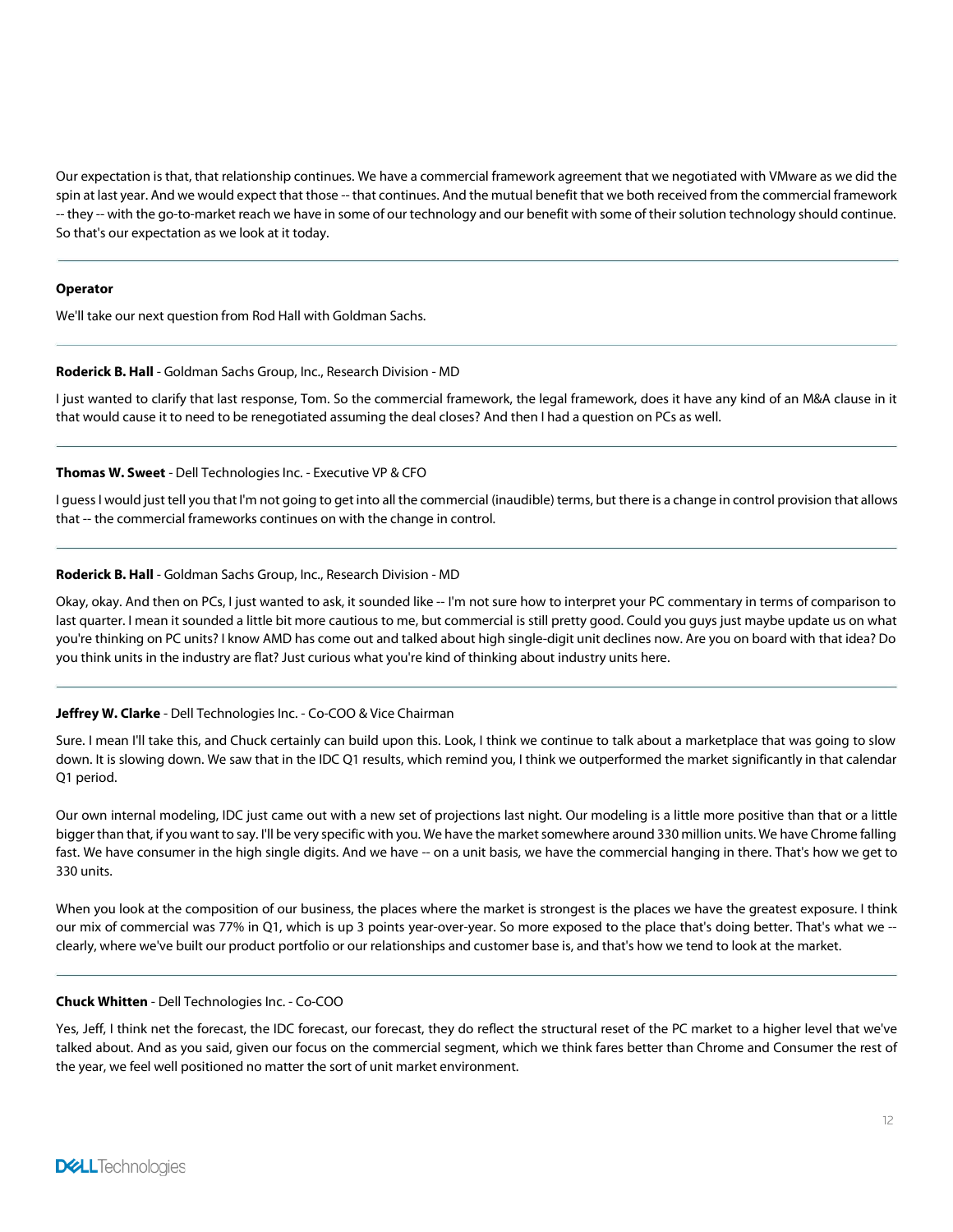Obviously, part of our view that we would see moderating growth this year coming off a 27% growth in CSG last year is we're lapping some pretty strong compares in second half performance. But again, to just underscore our commentary, we expect CSG to grow for the year. We expect CSG to grow at a multiple to our long-term growth framework, and we expect to keep gaining share.

#### **Operator**

We'll take our next question from Wamsi Mohan with Bank of America.

#### Ruplu Bhattacharya - BofA Securities, Research Division - Director & Research Analyst

It's Ruplu filling in for Wamsi today. Is there a way to quantify how much the supply chain issues, including the component shortages and logistics costs, how much that negatively impacted your revenues and margins in fiscal 1Q? And is there an estimate for the impact on the top line for the full year? And Tom, you're guiding fiscal '23 revenues now to be -- to grow higher at 6% year-on-year. Does that come with higher working capital requirements? And so do you think free cash flow in fiscal '23 now can be higher than what you thought 90 days ago?

#### Thomas W. Sweet - Dell Technologies Inc. - Executive VP & CFO

Ruplu, since we're probably not going to answer your first question, maybe we'll focus on the second question.

## Jeffrey W. Clarke - Dell Technologies Inc. - Co-COO & Vice Chairman

Yes, I was going to answer the first question of, look, we have a backlog. It's elevated. We're going to continue to work through it as we always do. We won't disclose or parse it down into the impact of this quarter or any future periods in time. They are elevated. You can see that in our RPO level when you look at that versus previous periods, and it's our job on the supply chain to get supply matched up with demand and actually catch up a little bit. That's what we're going to try to do.

#### Thomas W. Sweet - Dell Technologies Inc. - Executive VP & CFO

I was going to answer it, but I mean I -- on your working capital question, look, we are -- we did adjust our framework upward, and we had told you we would continue to look at that as we go through the year. So we -- right now, we see the total year at 6% with both CSG and ISG growing sort of mid-single digits for the year.

Ithink if you do the math on that, you would obviously see that we do expect the back half to be slower than the first half as we think there continues to be. We're lapping from a CSG perspective, some pretty tough comps in Q3 and Q4 of last year. So that will, I think, be a bit of a -- as you think about the performance of the business, that would be something to consider.

I do think from a CSG perspective that we expect sort of ASPs to be flat to slightly declining as we go through the year, but we don't see significant movement there given some of the inflationary pressures. But again -- and we'll have to monitor that relative to the pricing environment and what's going on in the market.

I think -- we think we're very -- we're optimistic about this, the ISG space. Infrastructure spending is holding up with what we can see today. Implicit in my guidance, when you would think about the fact that I am slowing ISG in the back half of the year some, it's still growing but at sort of low to mid-single digits Q3 to Q4. But I think that's just being prudent given the uncertainty that's out there in the market right now. And we'll continue to update you as we go through the year.

As it relates to working capital, look, we have a -- if you haven't looked at our balance sheet lately, we have a lot of inventory right now. So I'm up \$2.4 billion year-over-year. In fact, Jeff and I were just talking about that.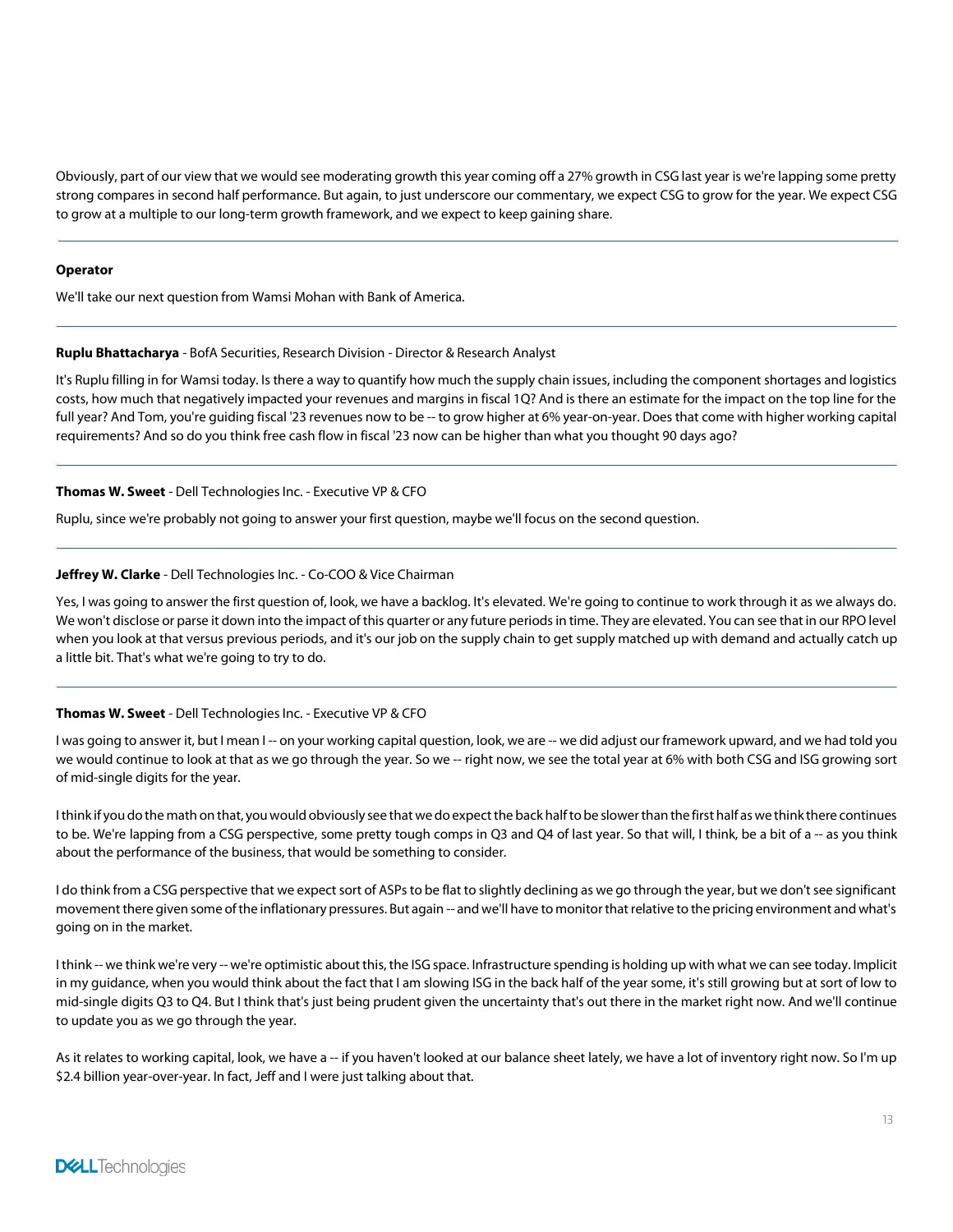#### Jeffrey W. Clarke - Dell Technologies Inc. - Co-COO & Vice Chairman

You remind me.

#### Thomas W. Sweet - Dell Technologies Inc. - Executive VP & CFO

I reminded you that it needs to come down, right? So -- and look, so I don't see a specific need for incremental working capital. Actually, what I'm challenging the organization to is begin to bring that inventory down as that's going to be obviously very much dependent upon how the supply chain sort of behaves in the second half, but I think there's opportunity to actually squeeze that down some. So I think overall, I'm not concerned about working capital in the second half.

Tyler, I know I probably just stepped all over you, but...

#### Tyler W. Johnson - Dell Technologies Inc. - Senior VP & Treasurer

No, no, I think that's exactly right. That's how we're thinking about it, Tom.

# Thomas W. Sweet - Dell Technologies Inc. - Executive VP & CFO

Yes. And thanks, Ruplu.

#### Operator

We'll take our next question from Amit Daryanani with Evercore.

Amit Jawaharlaz Daryanani - Evercore ISI Institutional Equities, Research Division - Senior MD & Fundamental Research Analyst

I guess I have 2 as well. I guess the first one is if I look at your full year guide, right, you're going to do fairly robust growth in the first half. But you're sort of implying that back half growth will be, I think, flattish for the most part. So maybe just touch on why do you think the back half will be flattish. It will be fairly unique if it happens. And do you expect to exit the year with a higher backlog than you're sitting on right now? Or do you -- are you anticipating working down the backlog? So I'd love to understand kind of the back half assumptions there.

And then Jeff, I would love to hear on the storage side. This was a very sizable inflection that you folks had in April. I guess one data point won't make a trend. But what's the durability of the growth that you just saw on the storage side? And how much of that do you think was share gain versus end markets doing well?

#### Thomas W. Sweet - Dell Technologies Inc. - Executive VP & CFO

Well, let me start, Amit, on the full year guide. I think if you just break down the piece parts of this, clearly, CSG was 17% in Q1. We do expect it to grow again in Q2. But I think we just talked about the fact that the environment is slowing and the fact that we have some tougher compares in the back half of the year when you think about year-over-year comparison and year-over-year growth. So look, I think it's just prudent to be a little bit cautious and -- as we think about the back half of the year. Clearly, if the opportunity to grow faster is there, we will do so thoughtfully.

On the ISG side, with what we see, we're sort of looking at sort of mid-single digits. If you think about IT, the forecast for IT spending in the infrastructure space in the back -- in the year, it's sort of mid-single digits to upper single digits. That's how we think about it as well. I think the question that we're working our way through is just does that -- how does that manifest itself, and I just would like to have the year progress a little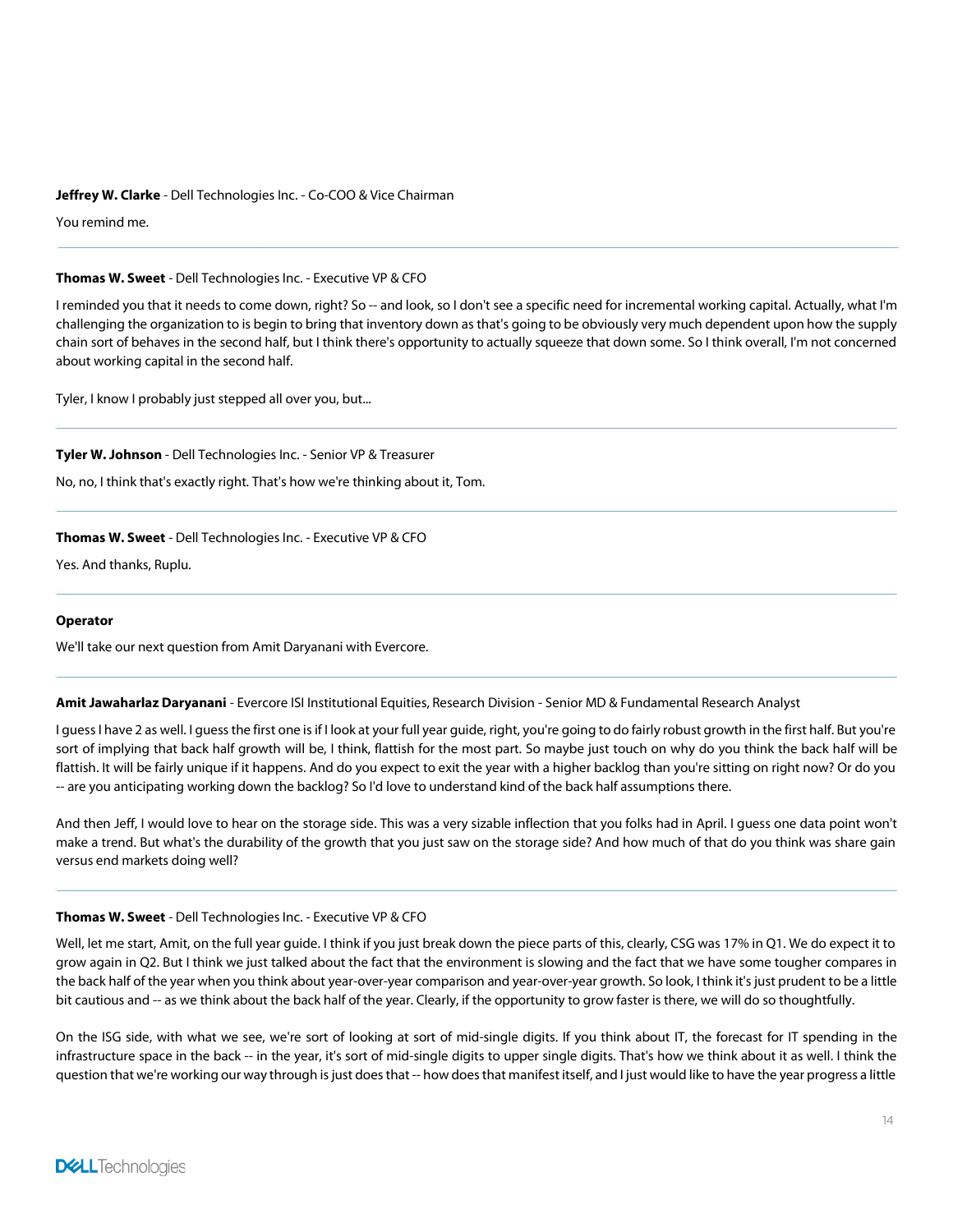bit further before we think whether there's any incremental strength there. So right now, I've got the year at 6%. It implies that ISG is a little softer in the second half. We'll watch it, and we'll update you again at the -- at our Q2 call. So there's just too many uncertainties out there right now to be so exact at this point in the year.

## Jeffrey W. Clarke - Dell Technologies Inc. - Co-COO & Vice Chairman

Yes. And maybe to build on that with storage. Look, we've talked about 4 quarters in a row now of storage orders growth. Now 9% P&L growth in Q1. Our orders growth in Q1 was in excess of the P&L growth. Let's call it double. All geographies grew storage. We grew storage on our high-end price bands, our mid-range price bands, our low-end price bands. We grew in HCI. We grew in data protection. Most notably in data protection in the area of cybersecurity, where we have a very advantaged position with our cyber-based products. Customers continue to look for us to help them in this world that we live in today with cyber and cyber resiliency.

PowerStore group. PowerStore continues to be our fastest-growing, new architecture we put in the marketplace. Just got 500 new features into the marketplace across our portfolio. We have a mainframe refresh that will come throughout the year, and our PowerMax is unmatched in its capability. One of my favorite features there is the first time we have mainframe compression in the industry on our product waiting for the mainframe update.

I like a lot of what's going on. It's 4 quarters in demand of Chuck [and I's] team. We modeled this. Tom just mentioned it, mid- to high single-digit market growth. Obviously, we want to take share. We're taking share with the performance that we just delivered, midrange in particular, which is where the largest swath of the market is. Our unstructured product continues to do well.

It's hard for me to tell you if that's going to continue. I like all of the signs, 4 quarters of growth. I think of the strategy that we have, which is continue to drive the consolidation and the high-end innovate and disrupt in the mid-range, which we're doing, and take our leadership position in software-defined storage and continue to drive our leadership position even further there, whether that's our VxRail asset or our own PowerFlex asset, both grew nicely in orders in Q1.

So I hope that answered the question. And it's hard for me to have a crystal ball what that means in Q4. But certainly, what we've performed to date and as we look at the market as a whole, we're positioned nicely.

#### Operator

We'll take our next question from Steven Fox with Fox Advisors.

#### Steven Bryant Fox - Fox Advisors LLC - Founder & CEO

Just one question for me. To the extent you can sort oftalk about your own pricing into your customers, where do you think you're able to continue to get price and pass on inflation? And where maybe does it get more difficult, especially if some verticals are facing their own end market challenges going forward? Any help on pricing recently and what you're thinking about in the future would be helpful.

#### Jeffrey W. Clarke - Dell Technologies Inc. - Co-COO & Vice Chairman

Sure. Maybe I'll take a stab, and Chuck and Tom can come over the top. But we'llstart with PC. So if you look at the pricing environment in PC that's back to what I mentioned earlier, this is kind of [3 tails]. In Chrome, pricing is largely back to pre-COVID normal levels. It's aggressive. There's lots of inventory out there. It's an aggressive pricing market.

In those price bands in consumer, the low end or at the low price points, the midrange price points, there's a fair amount of inventory out there. You saw promos being run through the holidays. They continued into Q1. The pricing towards the burst deals towards the second half of the year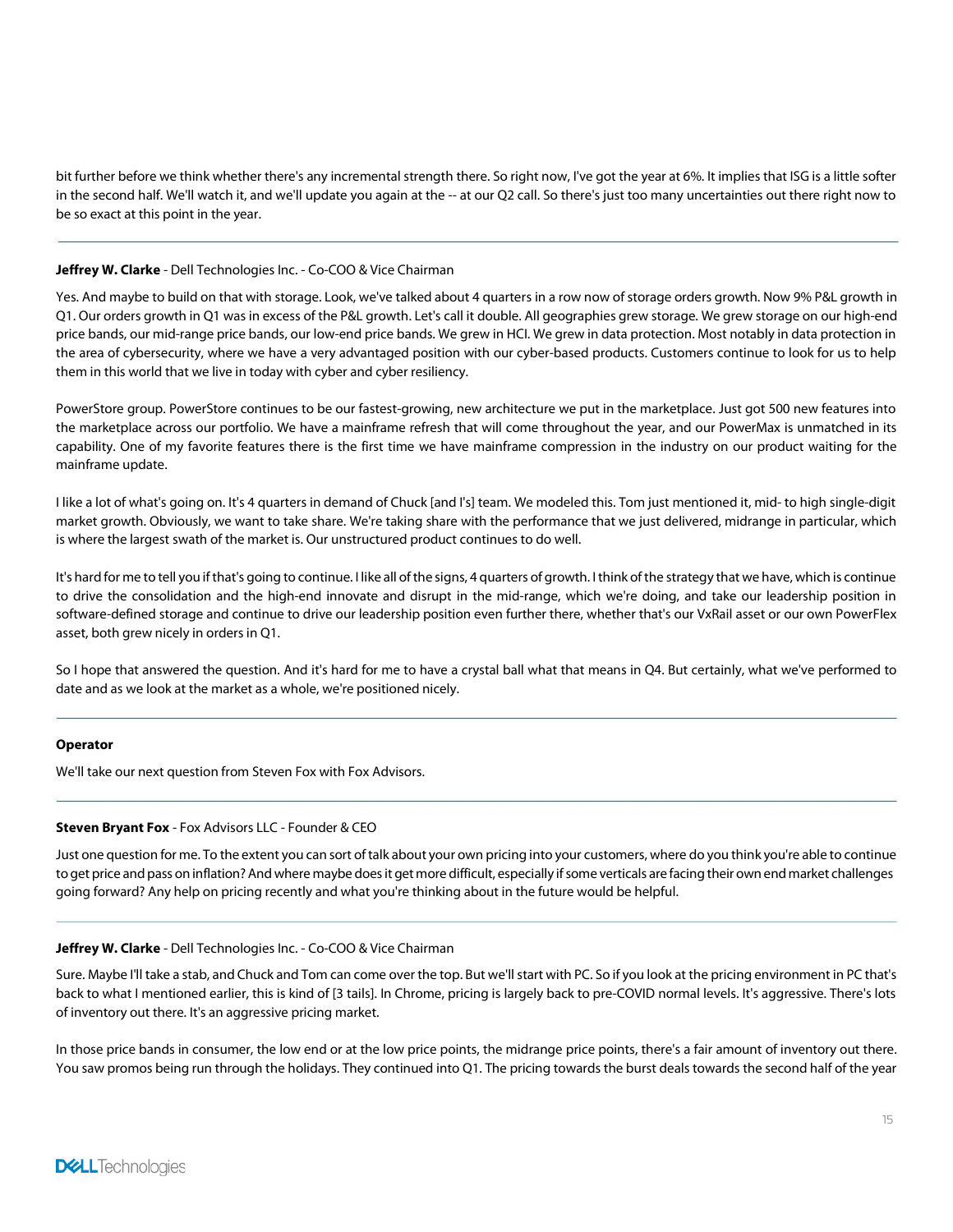are already underway in those price bands, and they're quite aggressive. In the higher end part of consumer, whether that be our XPS area or Alienware, things are a little more stable.

Commercial, it's a more favorable pricing environment. There's still a lot of mismatch sets out there, meaning that there aren't enough components. Everybody doesn't have the right set of components to build a finished system. So pricing is more stable, more favorable. And we're taking the inflation that we see, and we're certainly trying to pass it through.

I think Chuck talked a little bit about this earlier, but if you look at broadly across our PC space, ASPs are boosted by the fact that we have a configuration dynamic, those buying PCs need a more capable PC to work in a hybrid modern world. We have content going up, and we're attaching more things with them.

If I look at storage, storage is a favorable pricing place where we can take the rising input costs, and we can -- we are passing that through. And that's not unique to us, the industry is. The same is true on servers, which makes a lot of sense given there are not enough parts to match the server demand today, hence our growing backlog, and that's a favorable environment where we can pass along the cost increase.

Our ASP performance. I think we mentioned earlier, we [stood out] by the fact that we have pricing and inflation and then we have this content dynamic. We're selling servers deeper into the enterprise, higher-value workloads, more GPUs, more DRAM, more NAND per server. That adds up to a higher ASP.

Our teams are making adjustments as we speak. Tom referenced this earlier, foreign exchange rates, They're changing when we have to price. Pricing is underway to do that. We'll try to capture as much as we can along the journey. He called that out as a, perhaps, challenge in the quarter. And then we have a variety of metrics that look at our relative position to our competitors. And we largely say with everything that I just said, we are in price position in the marketplace.

# Operator

We'll take our next question from Toni Sacconaghi with Bernstein.

A.M. Sacconaghi - Sanford C. Bernstein & Co., LLC., Research Division - Senior Analyst

I just have a couple of follow-up clarifications. You explicitly noted that order growth was stronger than revenue growth in storage. Was that also the case this quarter in servers and PCs?

Secondly, you noted that you were opportunistic in your share repurchases this quarter and bought back \$1.5 billion. Your share price, even with the strength in the aftermarket, is well below the average price that it was during Q1. Why shouldn't we expect you to be just as opportunistic in terms of buybacks in Q2?

And then finally, just on free cash flow, do you expect free cash flow to be higher than net income, consistent with your long-term model for fiscal '23?

# Robert L. Williams - Dell Technologies Inc. - SVP of IR

Yes. We'll take the first 2, Toni. We don't forecast cash flow, so we'll lay out the last one. We'll take the first 2 relatively quick, please.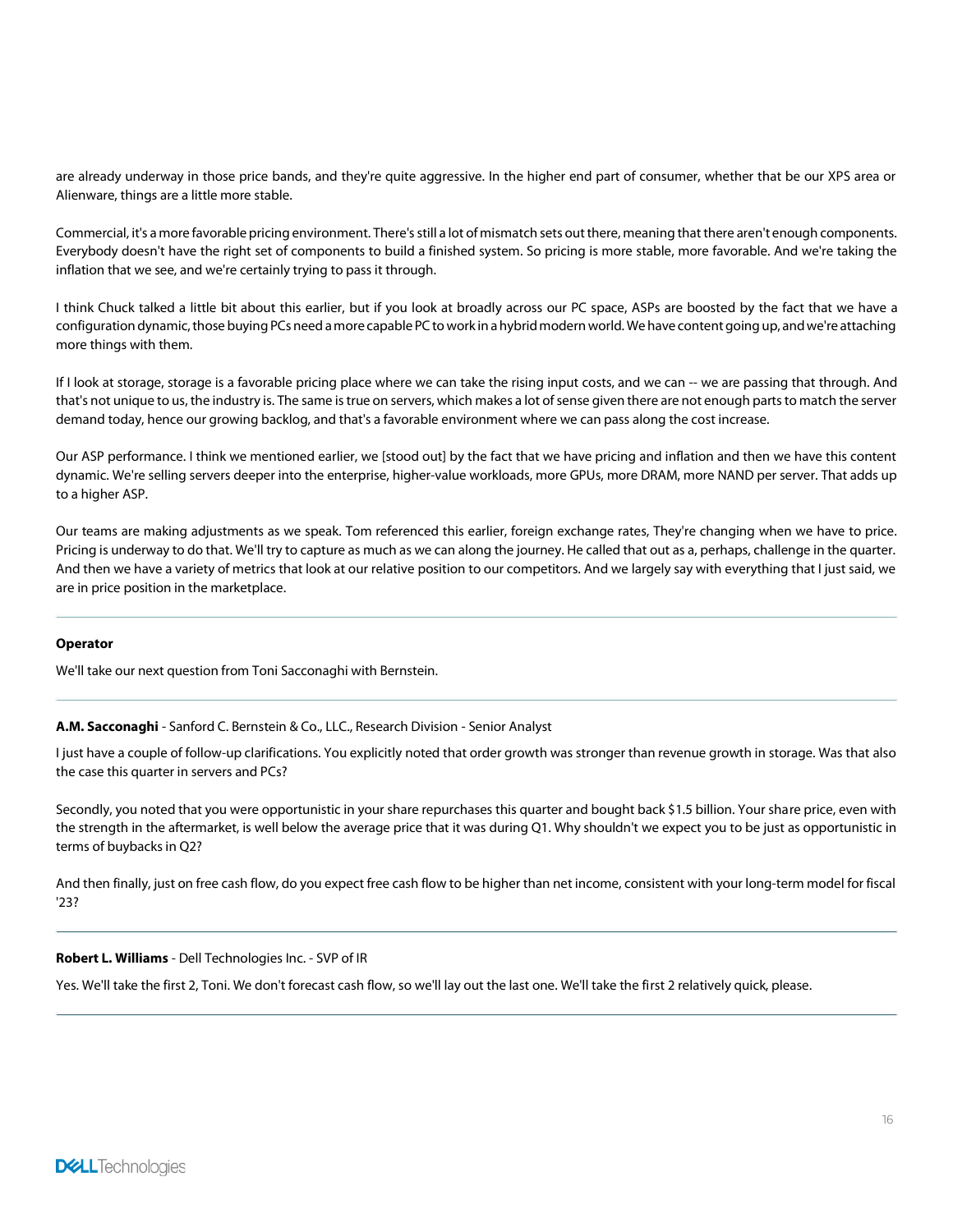#### Jeffrey W. Clarke - Dell Technologies Inc. - Co-COO & Vice Chairman

Sure. We mentioned that storage orders were ahead. They were. Server orders and server P&L performance were largely the same. And CSG, P&L revenue performance was ahead of orders performance.

#### Thomas W. Sweet - Dell Technologies Inc. - Executive VP & CFO

What was the second part of that? I was (inaudible).

#### A.M. Sacconaghi - Sanford C. Bernstein & Co., LLC., Research Division - Senior Analyst

Share buyback.

#### Jeffrey W. Clarke - Dell Technologies Inc. - Co-COO & Vice Chairman

Opportunistic versus [problematic].

#### Thomas W. Sweet - Dell Technologies Inc. - Executive VP & CFO

Look, Toni, I mean if you think about what we did in Q4, Q1, it was all around, we had a significant amount of dilution coming through the VMware spin transaction. And since we weren't in the market for last year given the beam we're spent. we thought it was appropriate. And part of our goal with the share buyback is to control dilution. And so that focus, plus the fact that share price did obviously evolve through the quarter, was the impetus to continue to be into the market a bit.

I think what we're trying to balance as we go through the remainder of the year is the cash balance has obviously come down as we spent a fair amount of cash in Q1 on share buyback. So my point of view on this right now is that we're going to continue to be programmatic, and I will be opportunistic where it makes sense. But I don't think that pace that you saw in Q1 should be how you model the whole year, so that's how we're thinking about it right now.

#### **Operator**

We'll now take our final question from Jim Suva with Citigroup.

#### James Dickey Suva - Citigroup Inc., Research Division - MD & Research Analyst

A clarification question for Tom and more of a strategy question probably -- I guess, it would probably be for Jeff or Chuck. But Tom, a clarification. You talked about pricing in a deflationary environment turning to inflationary for your components. I guess everywhere around the world for the past 3 months, I haven't seen pricing going up, and you talked about favorable deflationary. Was that like some longer-term contracts you had or agreements that are now kind of being rightsized to market? Or was it like displays or memories? I'm kind of scratching my head here about what really helped you.

And then more of the strategy question either for Jeff or Chuck. It seems like on storage, which you touched on earlier, you had a couple of past quarters of kind of flattish growth. And now storage was up 9%, and you talked about we're in a bit of a high-performance compute/mainframe pause before it starts. Am I right we're at a new chapter of -- after several quarters of flattish storage growth actually kicking it into high gear for storage?